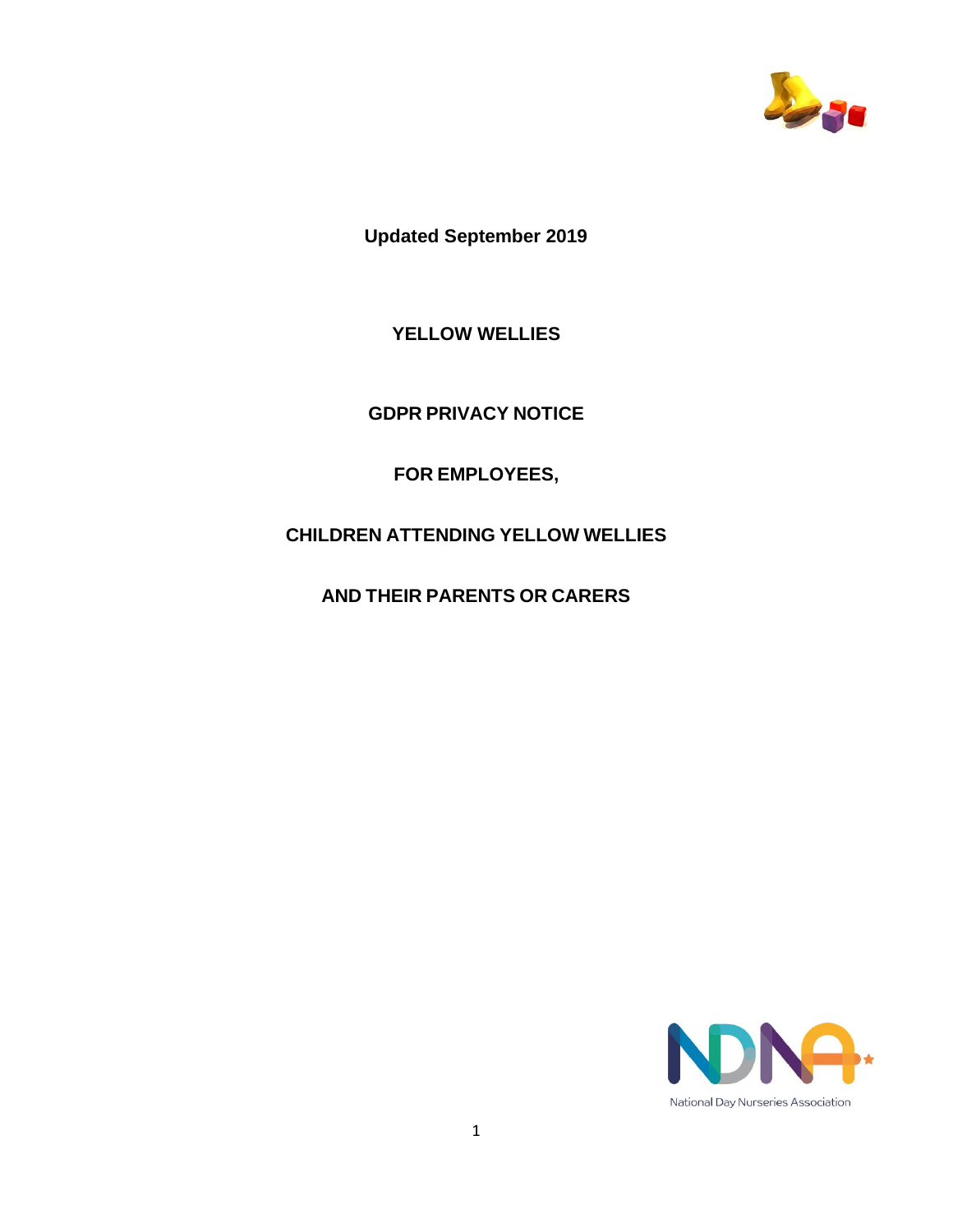

## **WHAT IS THE PURPOSE OF THIS DOCUMENT?**

Yellow Wellies ("the Nursery" or "we") is committed to protecting the privacy and security of your personal information.

This privacy notice describes how the Nursery collects and uses personal information about employees of the Nursery ("Employees"), children attending the Nursery ("Child" or "Children") and the parents of the Children ("Parents") (known collectively as "You" or "Your"), in accordance with the General Data Protection Regulation (GDPR).

Yellow Wellies is a "data controller". This means that we are responsible for deciding how we hold and use personal information about You. We are required under data protection legislation to notify You of the information contained in this privacy notice.

This notice applies to Employees, Children and Parents. This notice does not form part of any contract of employment or other contract to provide services. We may update this notice at any time but if we do so, we will provide You with an updated copy of this notice as soon as reasonably practical.

It is important that Employees, Children and Parents read and retain this notice, together with any other privacy notice we may provide on specific occasions when we are collecting or processing personal information about You, so that You are aware of how and why we are using such information and what Your rights are under the data protection legislation.

### **DATA PROTECTION PRINCIPLES**

We will comply with data protection law. This says that the personal information we hold about You must be:

1. Used lawfully, fairly and in a transparent way.

2. Collected only for valid purposes that we have clearly explained to You and not used in any way that is incompatible with those purposes.

3. Relevant to the purposes we have told You about and limited only to those purposes.

- 4. Accurate and kept up to date.
- 5. Kept only as long as necessary for the purposes we have told You about.
- 6. Kept securely.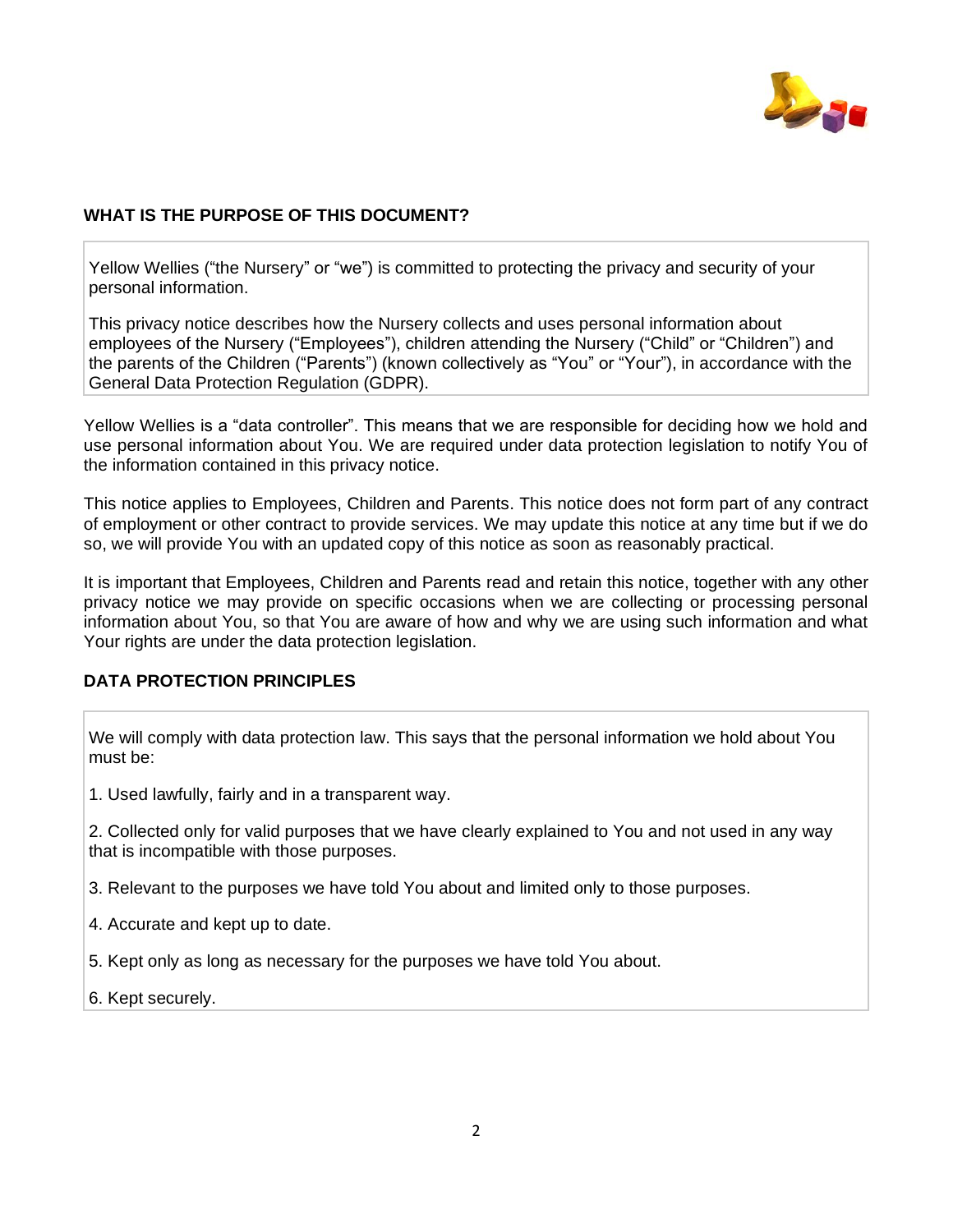

## **THE KIND OF INFORMATION WE HOLD ABOUT YOU**

Personal data, or personal information, means any information about an individual from which that person can be identified. It does not include data where the identity has been removed (anonymous data).

There are "special categories" of more sensitive personal data which require a higher level of protection, such as information about a person's health.

### **Employees:**

We will collect, store, and use the following categories of personal information about Employees:

- Personal contact details such as name, title, addresses, telephone numbers, and personal email addresses.
- Date of birth.
- Gender.
- Marital status and dependants.
- Next of kin and emergency contact information.
- National Insurance number.
- Bank account details, payroll records and tax status information.
- Salary, annual leave, pension and benefits information.
- Start date and, if different, the date of an Employee's continuous employment.
- Location of employment or workplace.
- Copy of personal identification documents (such as driving licence, passport) (where applicable).
- Recruitment information (including copies of right to work documentation, references and other information included in a CV or cover letter or as part of the application process).
- Employment records (including job titles, work history, working hours, holidays, training records and professional memberships).
- Personnel files and training records including performance information, disciplinary and grievance information, and working time records.
- Information about your use of our information and communications systems.
- Records of any reportable death, injury, disease or dangerous occurrence.

We may also collect, store and use the following "special categories" of more sensitive personal information:

- Information about an Employee's health, including any medical condition, accident, health and sickness records, including:
	- where an Employee leaves employment and under any share plan operated by a group company the reason for leaving is determined to be ill-health, injury or disability, the records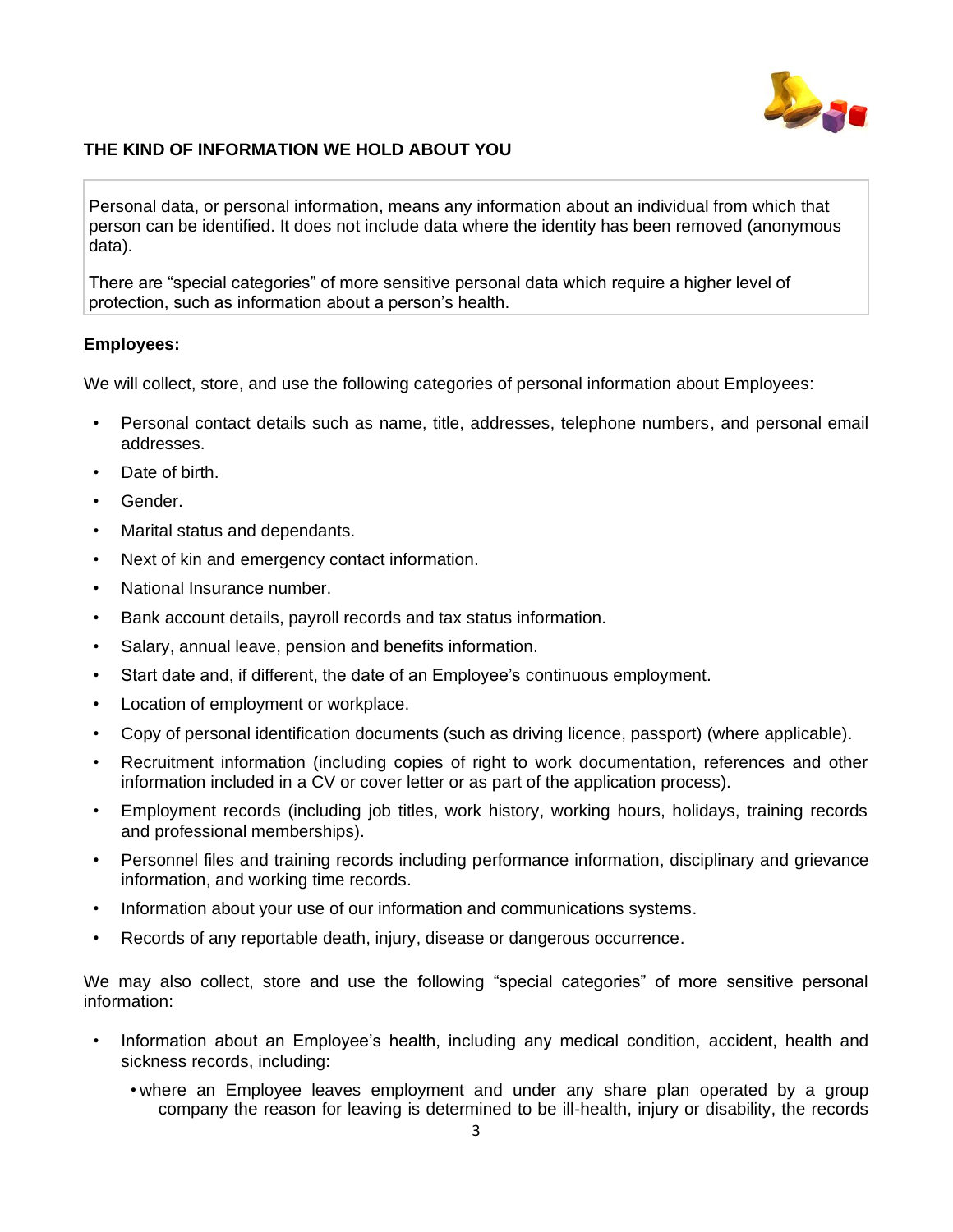

relating to that decision;

- details of any absences (other than holidays) from work including time on statutory parental leave and sick leave; and
- where an Employee leaves employment and the reason for leaving is related to their health, information about that condition needed for pensions and permanent health insurance purposes.

## **Children:**

We will collect, store, and use the following categories of personal information about Children:

- Name
- Date of birth
- Home address
- Dietary requirements
- Attendance information
- Photographs and video clips of the Child to signpost Children to where their belongings are stored at the Nursery that they attend, and also for general display purposes
- Emergency contact should Parents be unavailable and their contact details
- Children's work, on display or being stored until they are taken home.
- Electronic observations about the Child's development whilst at the Nursery from Employees of the Nursery and from parents, specific examples of the Child's progress, photographs demonstrating the Child's development whilst at the Nursery, and personal details of the Child (e.g. their date of birth) ("Progress Report")
- Photographs of children, used to document their progress (see separate permission form for the taking and use of photographs)
- Records relating to individual Children e.g. care plans, common assessment frameworks, speech and language referral forms
- Reports from other professionals (such as developmental reports from a Paediatrician)
- Accidents and pre-existing injuries forms
- Records of any reportable death, injury, disease or dangerous occurrence
- Observation, planning and assessment records of Children

We may also collect, store and use the following "special categories" of more sensitive personal information:

- Information about a Child's race or ethnicity, spoken language and nationality.
- Information about a Child's health, including any medical condition, health and sickness records.
- Information about a Child's accident or incident reports including reports of pre-existing injuries.
- Information about a Child's incident forms / child protection referral forms / child protection case details / reports.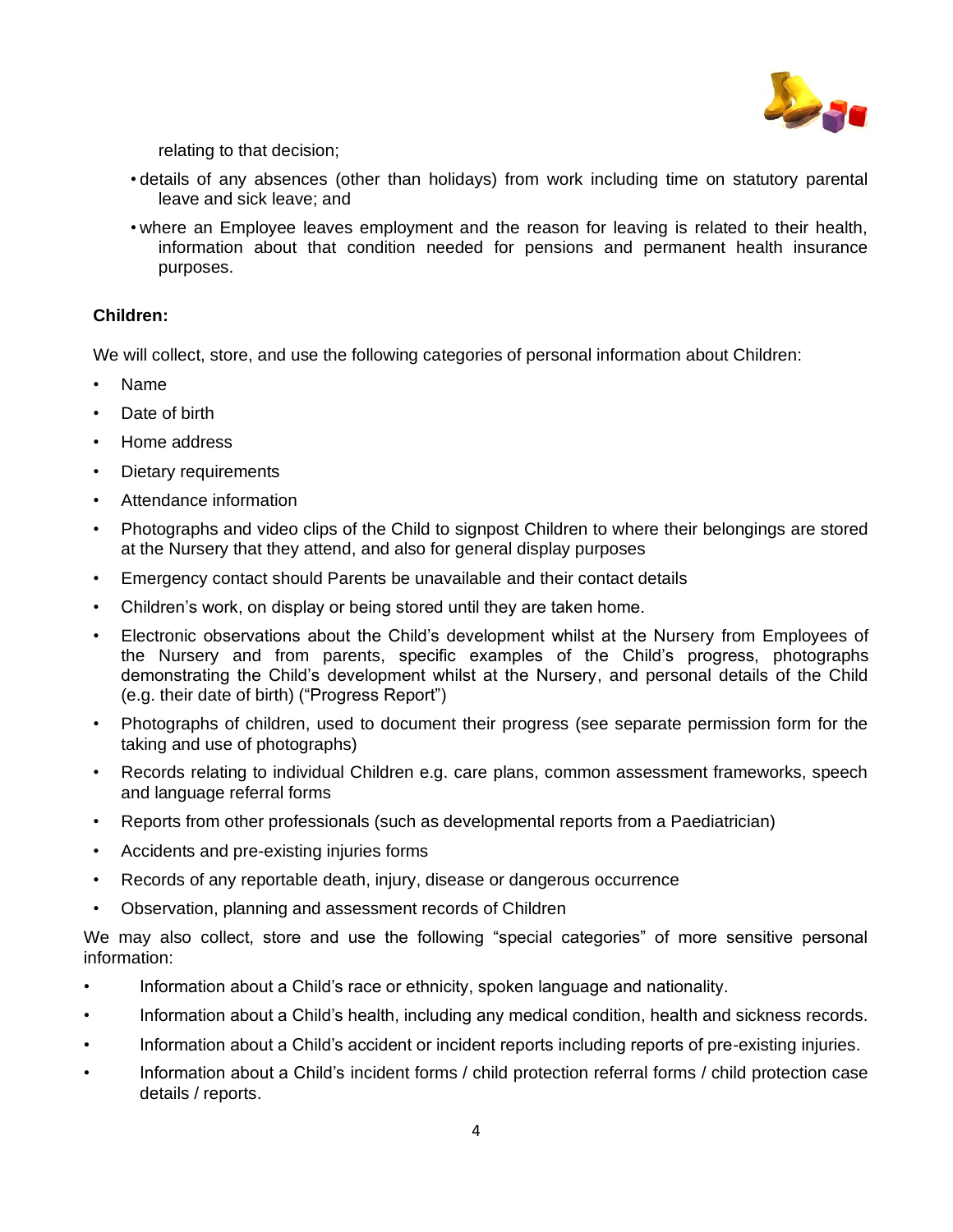

## **Parents/Carere:**

We will collect, store, and use the following categories of personal information about Parents:

- Name
- Home address
- Telephone numbers, and personal email addresses.
- National Insurance number.
- Date of birth
- Bank account details.

We may also collect, store and use the following "special categories" of more sensitive personal information:

- Information about a Parent's race or ethnicity, spoken language and nationality.
- Conversations with parents around safeguarding children (recorded on their chronology)

• Conversations with Parents where Employees of the Nursery deem it relevant to the prevention of radicalisation or other aspects of the governments Prevent strategy.

## **HOW IS YOUR PERSONAL INFORMATION COLLECTED?**

## **Employees:**

We collect personal information about Employees through the application and recruitment process, either directly from candidates or sometimes from an employment agency or background check provider (eg DBS). We may sometimes collect additional information from third parties including former employers.

We will collect additional personal information in the course of job-related activities throughout the period of when an Employee works for us.

## **Children and Parents:**

We collect personal information about Children and Parents from when the initial enquiry is made by the Parents, through the enrolment process and until the Children stop using the Nursery's services.

# **HOW WE WILL USE INFORMATION ABOUT YOU**

We will only use Your personal information when the law allows us to. Most commonly, we will use Your personal information in the following circumstances:

1. Where we need to perform the contract we have entered into with You.

2. Where we need to comply with a legal obligation or share information to safeguard a child from harm.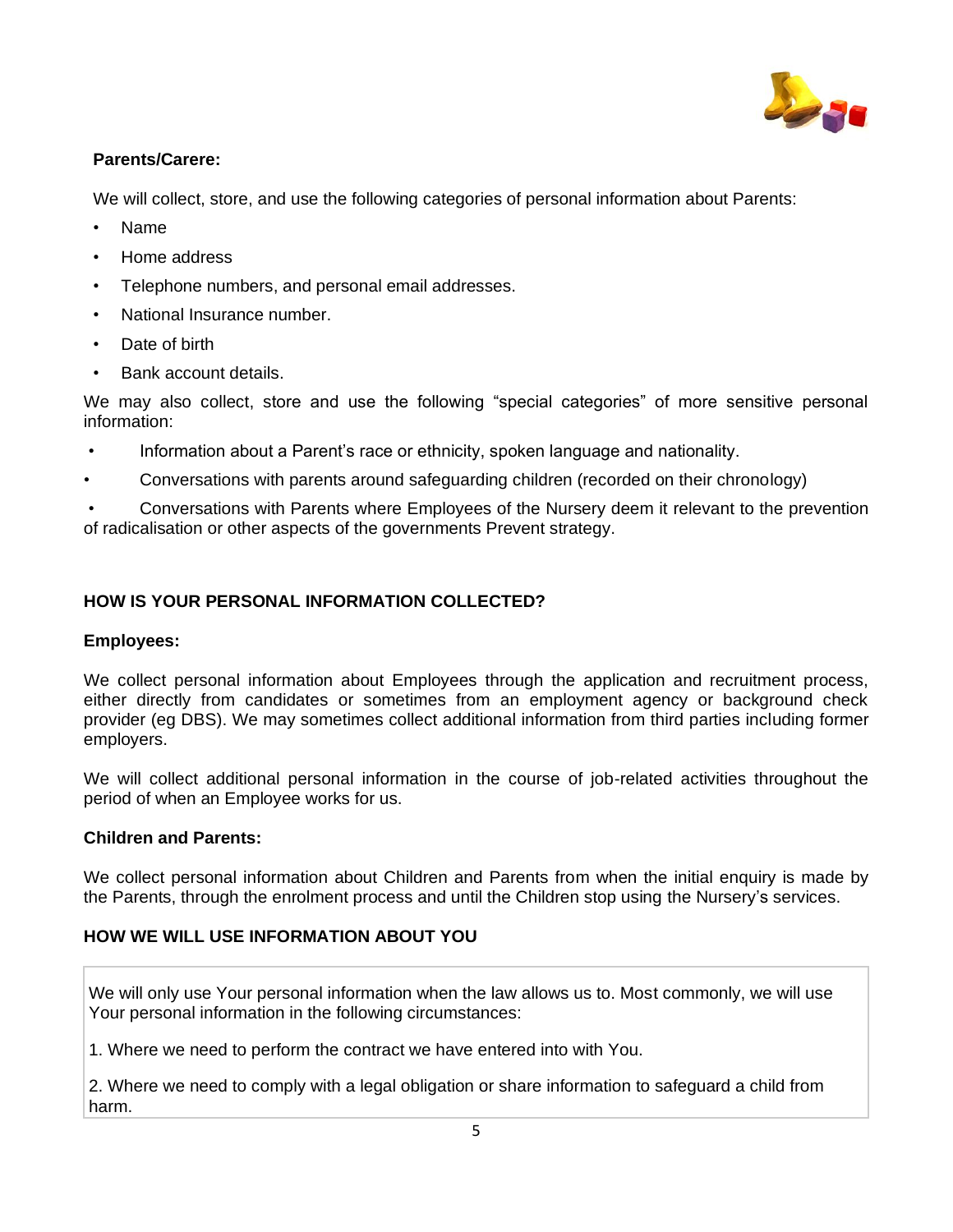

3. Where it is necessary for our legitimate interests (or those of a third party) and Your interests and fundamental rights do not override those interests.

We may also use Your personal information in the following situations, which are likely to be rare:

1. Where we need to protect Your interests (or someone else's interests).

2. Where it is needed in the public interest or for official purposes.

## **Situations in which we will use Employee personal information**

We need all the categories of information in the list above (see Employee section within the Paragraph entitled 'The Kind of Information We Hold About You') primarily to allow us to perform our contracts with Employees and to enable us to comply with legal obligations. The situations in which we will process Employee personal information are listed below.

- Making a decision about an Employee's recruitment or appointment.
- Checking an Employee is legally entitled to work in the UK. Paying an Employee and, if an Employee is an Employee or deemed Employee for tax purposes, deducting tax and National Insurance contributions (NICs).
- Providing any Employee benefits to Employees.
- Enrolling you in a pension arrangement in accordance with our statutory automatic enrolment duties.
- Liaising with the trustees or managers of a pension arrangement operated by a group company, your pension provider and any other provider of employee benefits.
- Administering the contract we have entered into with an Employee.
- Conducting performance and/or salary reviews, managing performance and determining performance requirements.
- Assessing qualifications for a particular job or task, including decisions about promotions.
- Gathering evidence for possible grievance or disciplinary hearings.
- Making decisions about an Employee's continued employment, engagement.
- Making arrangements for the termination of our working relationship.
- Education, training and development requirements.
- Dealing with legal disputes involving Employees, including accidents at work.
- Ascertaining an Employee's fitness to work.
- Managing sickness absence.
- Complying with health and safety obligations.
- To prevent fraud.
- To monitor your use of our information and communication systems to ensure compliance with our IT policies.
- To ensure network and information security, including preventing unauthorised access to our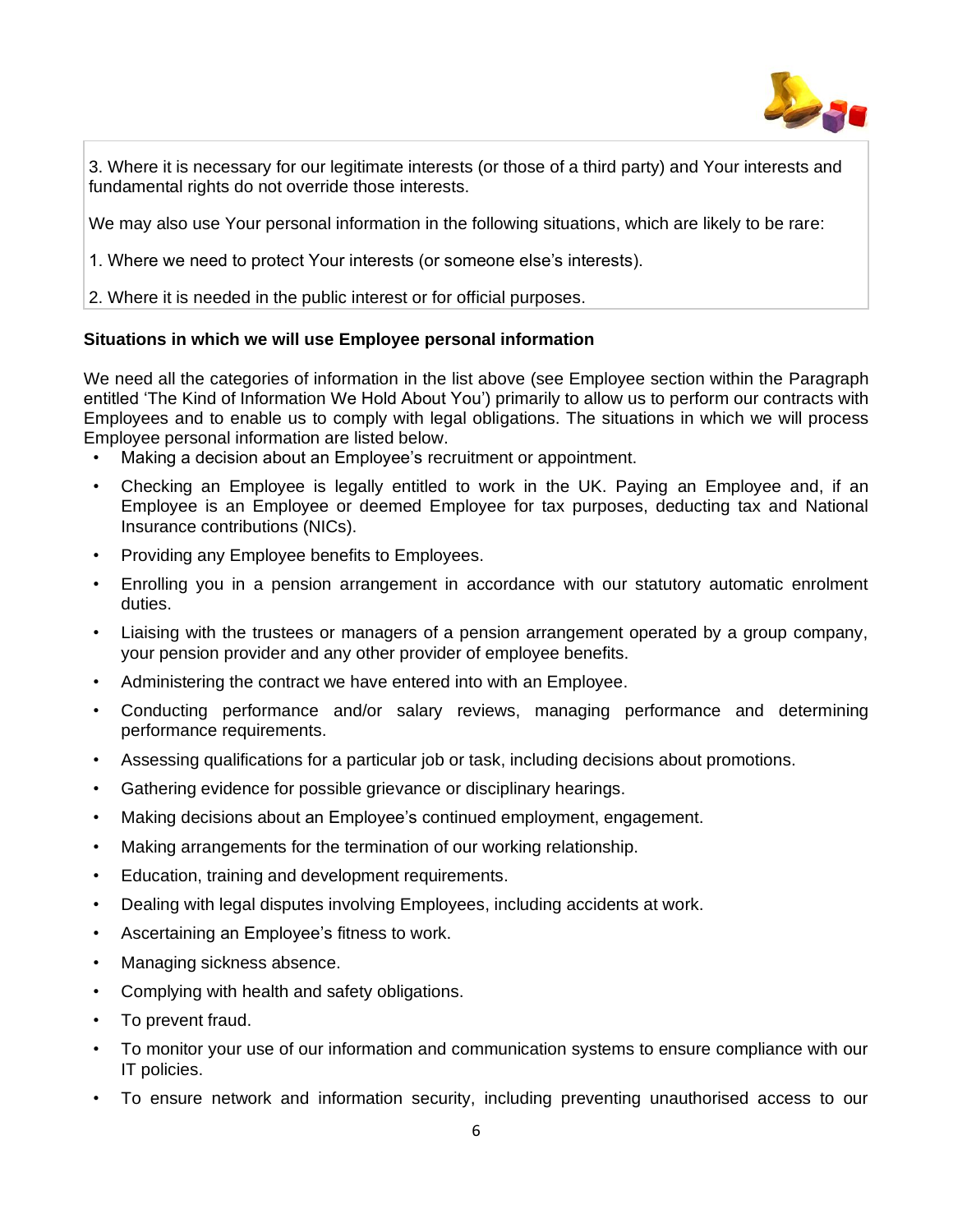

computer and electronic communications systems and preventing malicious software distribution.

• Equal opportunities monitoring.

Some of the above grounds for processing will overlap and there may be several grounds which justify our use of an Employee's personal information.

## **Situations in which the Nursery will use personal information of Children**

We need all the categories of information in the list above (see Children section within the Paragraph entitled 'The Kind of Information We Hold About You') primarily to allow us to perform our obligations (including our legal obligations to Children. The situations in which we will process personal information of Children are listed below.

- Upon consent from the Parents, Personal Data of Children will be shared with schools for progression into the next stage of their education.
- Personal information of Children will be shared with local authorities without the consent of Parents where there is a situation where child protection is necessary.
- The personal information of Children will be shared with local authorities for funding purposes. (see separate funding form which includes authorisation procedures).
- Ofsted will be allowed access to the Nursery's systems to review child records.
	- To ensure we meet the needs of the Children
	- To enable the appropriate funding to be received
	- Report on a Child's progress whilst with the Nursery
	- To check safeguarding records
	- To check complaint records
	- To check attendance patterns are recorded

• When a Child's Progress Report is given to its Parent in order for that Parent to pass the same Progress Report to a school for application or enrolment purposes

### **Situations in which the Nursery will use personal information of Parents**

We need all the categories of information in the list above (see Parents section within the Paragraph entitled 'The Kind of Information we Hold About You') primarily to allow us to perform our contracts with Parents and to enable us to comply with legal obligations. The situations in which we will process personal information of Parents are listed below.

- The personal information of Parents will be shared with local authorities with the consent of Parents for funding purposes (see separate funding forms).
- To report safeguarding concerns.
- To be able to contact a Parent or a Child's emergency contact about their Child
- To ensure nursery fees are paid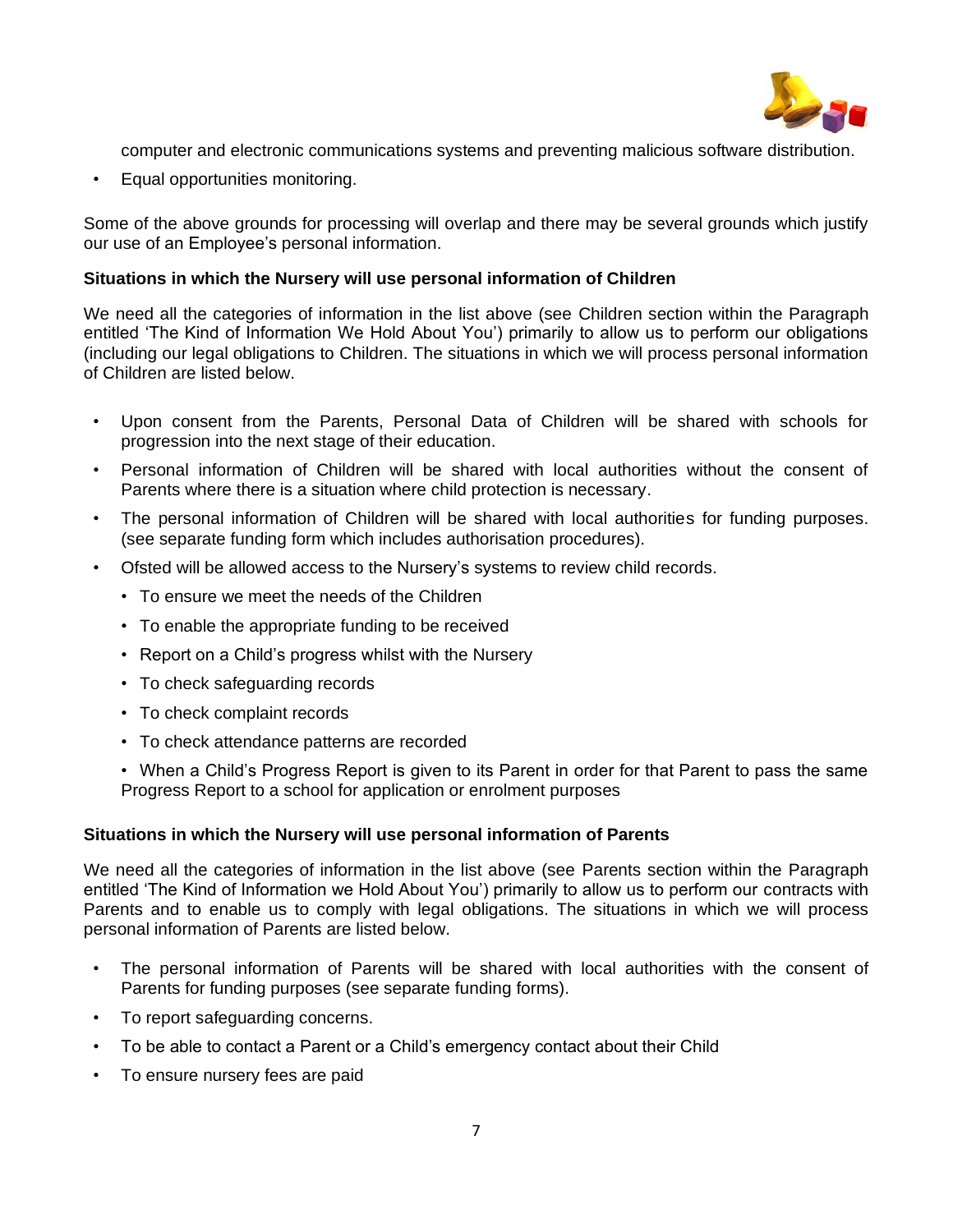

## **If Employees and Parents fail to provide personal information**

If Employees and Parents fail to provide certain information when requested, we may not be able to perform the respective contracts we have entered into with Employees and Parents, or we may be prevented from complying with our respective legal obligations to Employees, Children and Parents. Failure to provide the information required for the funding, or to complete the appropriate funding form will result in funding being withdrawn.

## **Change of purpose**

We will only use Your personal information for the purposes for which we collected it, unless we reasonably consider that we need to use it for another reason and that reason is compatible with the original purpose. If we need to use Your personal information for an unrelated purpose, we will notify the Employee, Child or Parent, as is appropriate in the circumstances, and we will explain the legal basis which allows us to do so.

Please note that we may process an Employee's, a Child's or a Parent's personal information without their respective knowledge or consent, as relevant to the circumstances, in compliance with the above rules, where this is required or permitted by law.

### **HOW WE USE PARTICULARLY SENSITIVE PERSONAL INFORMATION**

"Special categories" of particularly sensitive personal information require higher levels of protection. We need to have further justification for collecting, storing and using this type of personal information. We have in place an appropriate policy document and safeguards which we are required by law to maintain when processing such data. We may process special categories of personal information in the following circumstances:

1. In limited circumstances, with Employee or Parent explicit written consent.

2. Where we need to carry out our legal obligations or exercise rights in connection with Employee employment.

3. Where it is needed in the public interest, such as for equal opportunities monitoring or in relation to our occupational pension scheme.

Less commonly, we may process this type of information where it is needed in relation to legal claims or where it is needed to protect an Employee, a Child or a Parents' interests (or someone else's interests) and the Employee, Child or Parent as is appropriate is not capable of giving consent, or where the Employee or Parent has already made the information public.

### **The Nursery's obligations as an employer**

We will use particularly sensitive personal information of Employees in the following ways:

- We will use information relating to leaves of absence, which may include sickness absence or family related leaves, to comply with employment and other laws.
- We will use information about the physical or mental health of an Employee, or their disability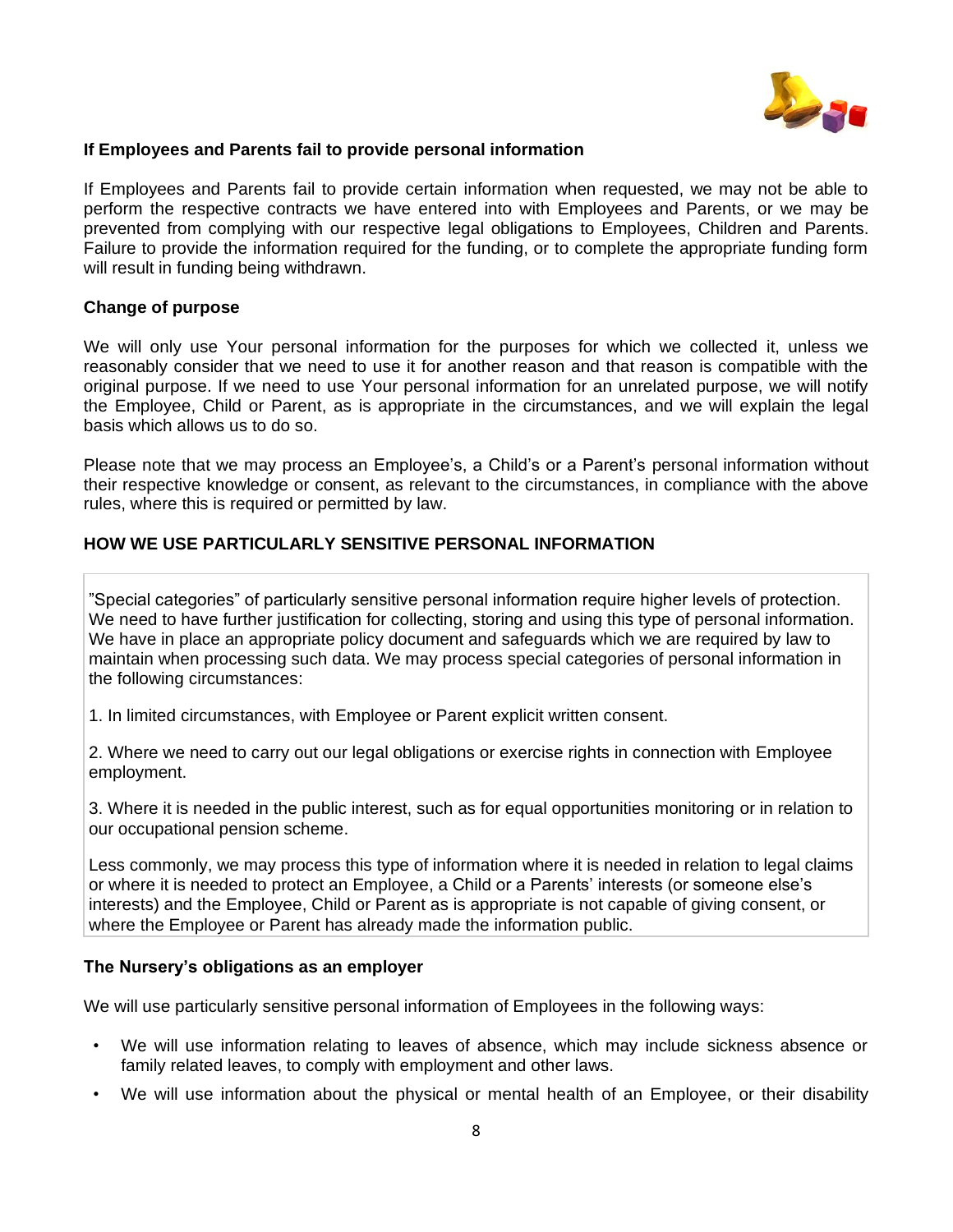

status, to ensure Employee health and safety in the workplace and to assess the fitness of Employees to work, to provide appropriate workplace adjustments, to monitor and manage sickness absence and to administer benefits including statutory maternity pay, statutory sick pay, pensions and permanent health insurance.

• We will use information about an Employee's race or national or ethnic origin, religious, philosophical or moral beliefs, or an Employee's sexual life or sexual orientation, to ensure meaningful equal opportunity monitoring and reporting.

### **Do we need Employee consent?**

We do not need the consent of Employees if we use special categories of personal information in accordance with our written policy to carry out our legal obligations or exercise specific rights in the field of employment law. In limited circumstances, we may approach Employees for their written consent to allow us to process certain particularly sensitive data. If we do so, we will provide Employees with full details of the information that we would like and the reason we need it, so that Employees can carefully consider whether they wish to consent. Employees should be aware that it is not a condition of their contract with the nursery that they agree to any request for consent from us.

## **INFORMATION ABOUT CRIMINAL CONVICTIONS**

We may only use information relating to criminal convictions where the law allows us to do so. This will usually be where such processing is necessary to carry out our obligations and provided we do so in line with our data protection policy.

Less commonly, we may use information relating to criminal convictions where it is necessary in relation to legal claims, where it is necessary to protect the interests of You (or someone else's interests) and You are not capable of giving your consent, or where an Employee or a Parent, as is relevant to the circumstances, has already made the information public.

We envisage that we will hold information about criminal convictions.

We will only collect information about criminal convictions if it is appropriate given the nature of the role and where we are legally able to do so, which includes but is not limited to Disclosure and Barring Service ("DBS") checks. Where appropriate, we will collect information about criminal convictions as part of the recruitment process or we may be notified of such information directly by you in the course of you working for us. We will use information about criminal convictions and offences in the following ways:

• To conduct a DBS check on each Employee, to record the date of the DBS check, the number of the DBS check and the name of the body conducting the DBS check.

We are allowed to use your personal information in this way to carry out our obligations. We have in place an appropriate policy and safeguards which we are required by law to maintain when processing such data.

### **AUTOMATED DECISION-MAKING**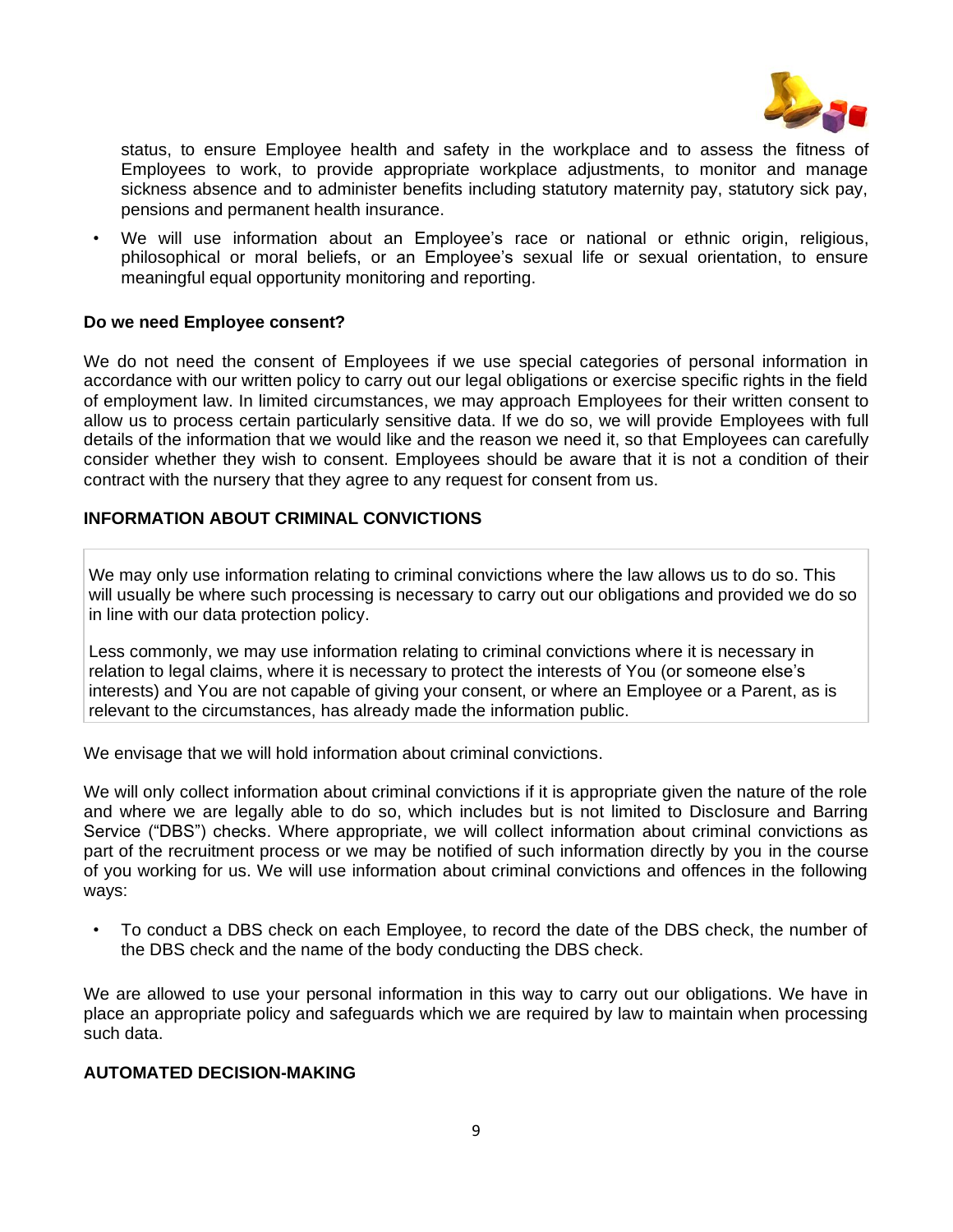

Automated decision-making takes place when an electronic system uses personal information to make a decision without human intervention. We are allowed to use automated decision-making in the following circumstances:

1. Where we have notified Employees or Parents of the decision and given the Employee of the Parent as is appropriate 21 days to request a reconsideration.

2. Where it is necessary to perform the contract with an Employee or a Parent and appropriate measures are in place to safeguard the Employee's, the Child's or the Parent's rights as is appropriate.

3. In limited circumstances, with explicit written consent from the Employee or the Parent, as is appropriate, and where appropriate measures are in place to safeguard Employee or Parent rights.

If we make an automated decision on the basis of any particularly sensitive personal information, we must have either explicit written consent from an Employee or a Parent as is appropriate, or it must be justified in the public interest, and we must also put in place appropriate measures to safeguard an Employee or a Parents rights as is relevant in the circumstances.

You will not be subject to decisions that will have a significant impact on You based solely on automated decision-making, unless we have a lawful basis for doing so and we have notified the Employee or the Parent as is appropriate in the circumstances.

## **DATA SHARING**

We may have to share Employee, Child or Parent data with third parties, including third-party service providers and other entities in the group.

We require third parties to respect the security of Your data and to treat it in accordance with the law.

## **Why might the Nursery share Employee, Child or Parent personal information with third parties?**

We will share Your personal information with third parties where required by law, where it is necessary to administer the working relationship with You or where we have another legitimate interest in doing so.

We occasionally share audit information, which is confidential. This is provided without names, but could be tracked back to an individual. For example, if the local authority wanted to monitor the qualification levels of staff, or the progress of a group of children (for example, they could ask for data on four year olds – if we only have one at that time, this could be located back to the child).

### **Which third-party service providers process my personal information?**

"Third parties" includes third-party service providers (including contractors and designated agents), local authorities, regulatory bodies, schools and other entities within our group. The following third-party service providers process personal information about you for the following purposes:

• Local Authorities – for funding and monitoring reasons (e.g. equal opportunities and uptake of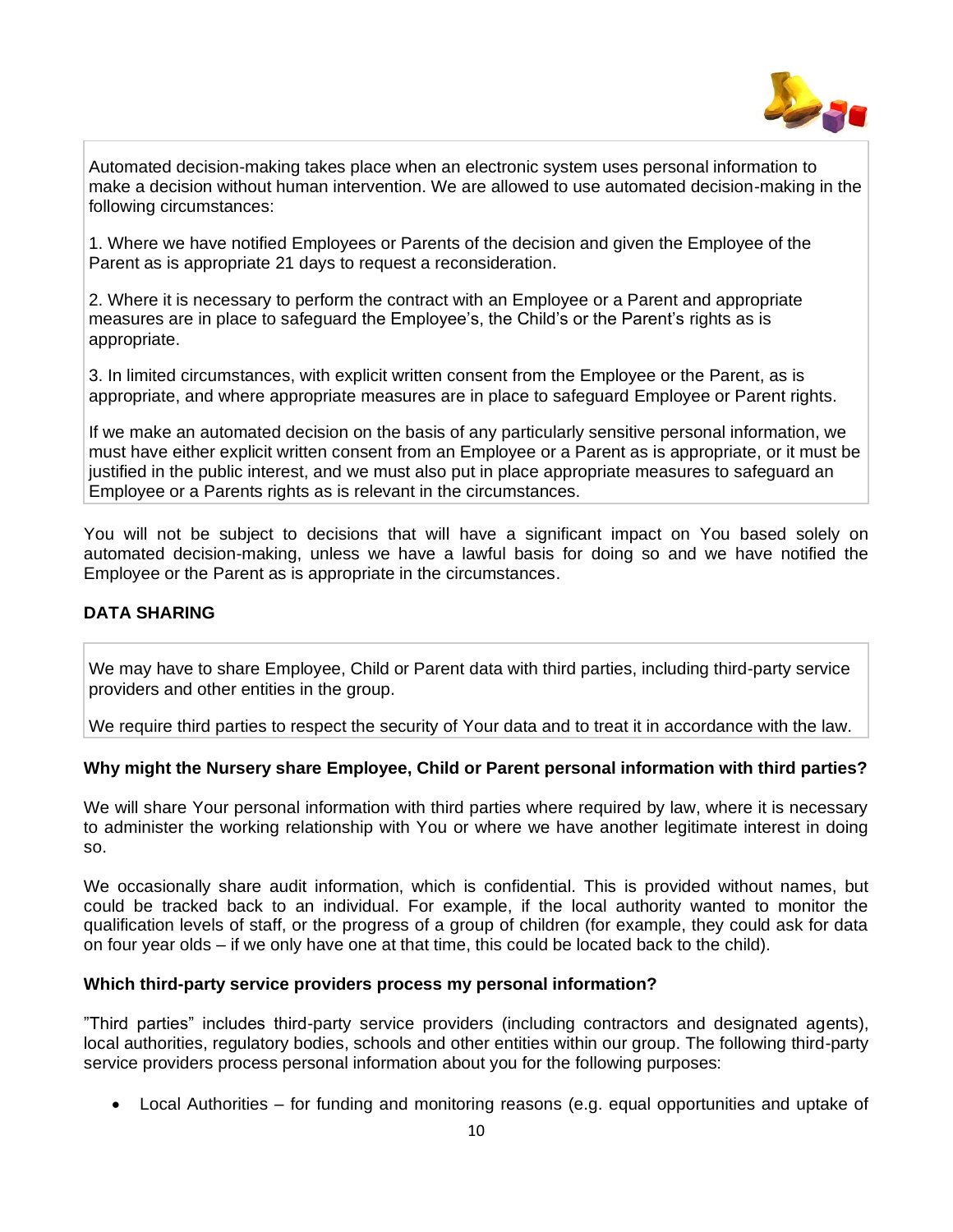

funded hours)

- Regulatory bodies for ensuring compliance and the safety and welfare of the children
- Schools to provide a successful transition by ensuring information about the child's progress and current level of development and interests are shared
- Other professionals involved in a child's or family's life.

We will share personal data regarding your participation in any pension arrangement operated by a group company with the trustees or scheme managers of the arrangement in connection with the administration of the arrangements.

### **How secure is my information with third-party service providers and other entities in our group?**

All our third-party service providers and other entities in the group are required to take appropriate security measures to protect Your personal information in line with our policies. We do not allow our third-party service providers to use Your personal data for their own purposes. We only permit them to process Your personal data for specified purposes and in accordance with our instructions.

### **When might you share my personal information with other entities in the group?**

We will share Your personal information with other entities in our group as part of our monitoring or audits, for example Government audits, accountancy, progress monitoring of children, postcodes of attendees.

### **What about other third parties?**

We may share Your personal information with other third parties, for example in the context of the possible sale or restructuring of the business. In this situation we will, so far as possible, share anonymised data with the other parties before the transaction completes. Once the transaction is completed, we will share Your personal data with the other parties if and to the extent required under the terms of the transaction.

We may also need to share Your personal information with a regulator or to otherwise comply with the law.

## **DATA RETENTION**

### **How long will you use my information for?**

We will only retain Your personal information for as long as necessary to fulfil the purposes we collected it for, including for the purposes of satisfying any legal, accounting, or reporting requirements. Details of retention periods for different aspects of your personal information are available in our retention policy which is available from the manager. To determine the appropriate retention period for personal data, we consider the amount, nature, and sensitivity of the personal data, the potential risk of harm from unauthorised use or disclosure of Your personal data, the purposes for which we process Your personal data and whether we can achieve those purposes through other means, and the applicable legal requirements.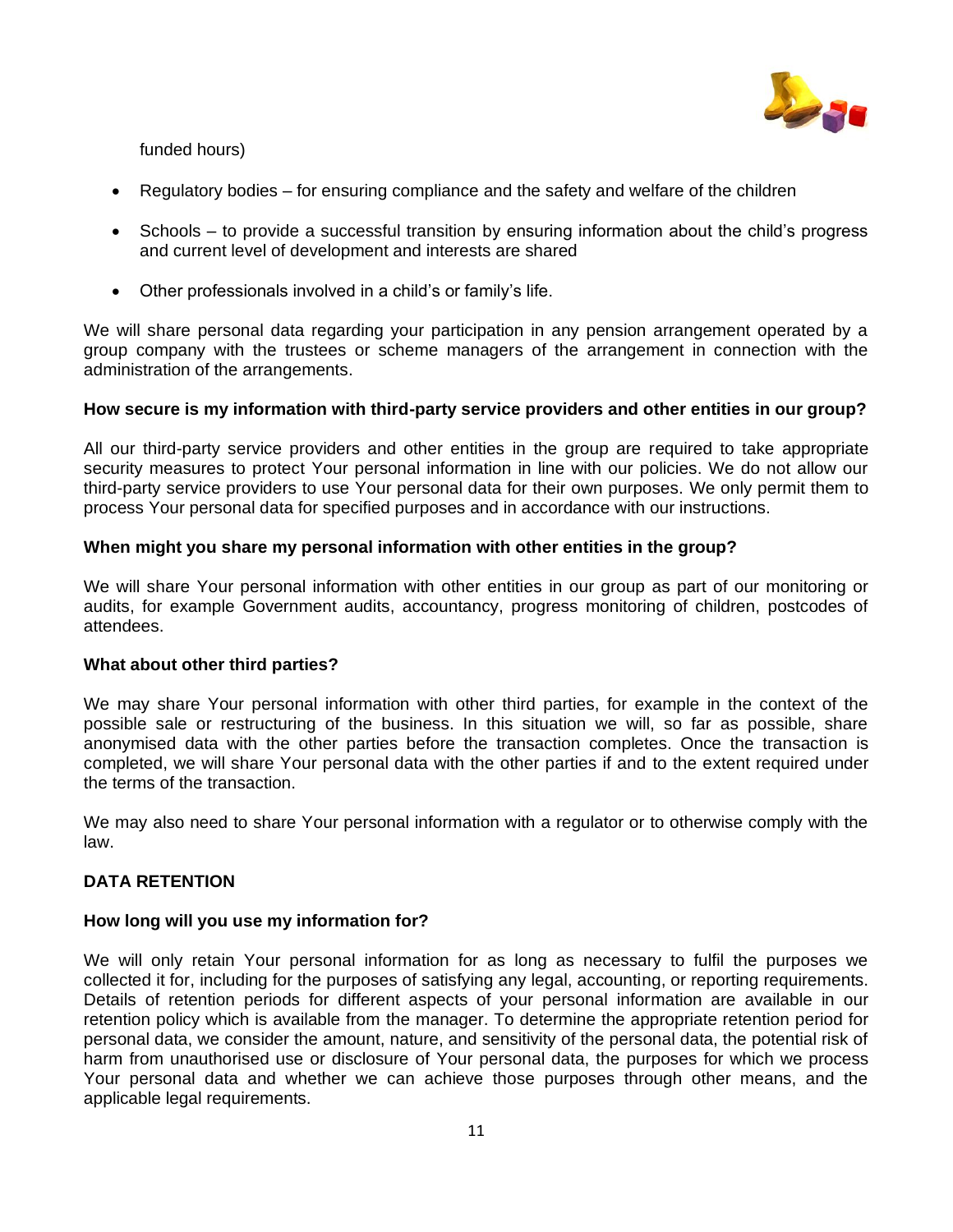

In some circumstances we may anonymise Your personal information so that it can no longer be associated with You, in which case we may use such information without further notice to You. Once you are no longer an Employee, or a Child benefiting from the Nursery's services or a Parent, as is appropriate, we will retain and securely destroy your personal information in accordance with applicable laws and regulations.

## **RIGHTS OF ACCESS, CORRECTION, ERASURE, AND RESTRICTION**

### **Your duty to inform us of changes**

It is important that the personal information we hold about You is accurate and current. Please keep us informed if Your personal information changes during your working relationship with us.

### **Your rights in connection with personal information**

Under certain circumstances, by law You have the right to:

- **Request access** to Your personal information (commonly known as a "data subject access request"). This enables You to receive a copy of the personal information we hold about You and to check that we are lawfully processing it.
- **Request correction** of the personal information that we hold about You. This enables You to have any incomplete or inaccurate information we hold about You corrected.
- **Request erasure** of your personal information. This enables Employees or Parents to ask us to delete or remove personal information where there is no good reason for us continuing to process it. You also have the right to ask us to delete or remove Your personal information where You have exercised Your right to object to processing (see below).
- **Object to processing** of Your personal information where we are relying on a legitimate interest (or those of a third party) and there is something about Your particular situation which makes You want to object to processing on this ground. You also have the right to object where we are processing Your personal information for direct marketing purposes.
- **Request the restriction of processing** of Your personal information. This enables Employees or Parents, as is appropriate, to ask us to suspend the processing of personal information about You for example if You want us to establish its accuracy or the reason for processing it.
- **Request the transfer** of Your personal information to another party.

If You want to review, verify, correct or request erasure of Your personal information, object to the processing of Your personal data, or request that we transfer a copy of Your personal information to another party, please contact the manager in writing.

#### **No fee usually required**

You will not have to pay a fee to access Your personal information (or to exercise any of the other rights).

#### **What we may need from You**